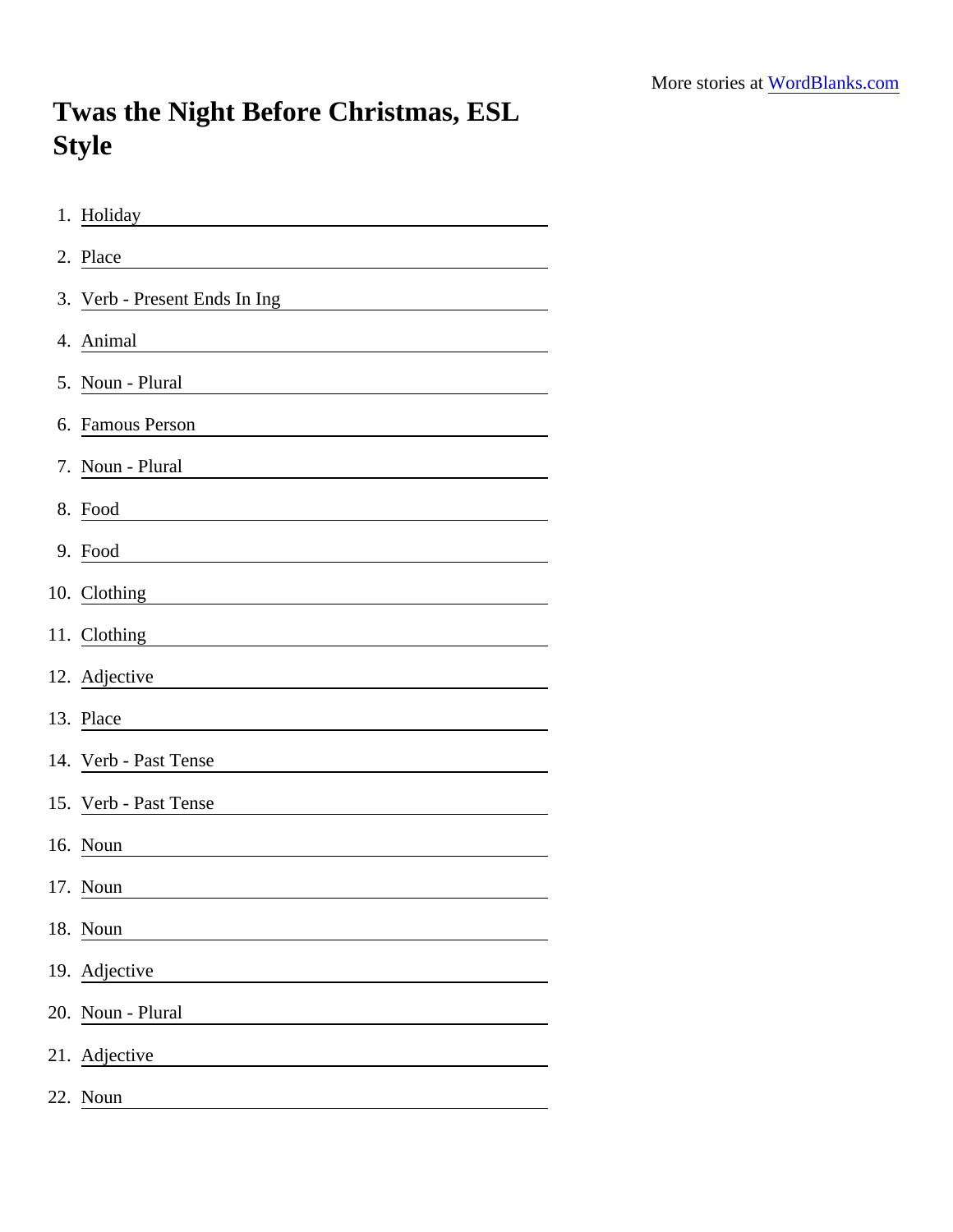| 23. Number            |
|-----------------------|
| 24. Animal            |
| 25. Adjective         |
| 26. Adjective         |
| 27. Adjective         |
| 28. Famous Person     |
| 29. Animals           |
| 30. Verb - Past Tense |
| 31. Name              |
| 32. Name              |
| 33. Name              |
| 34. Name              |
| 35. Name              |
| 36. Name              |
| 37. Name              |
| 38. Name              |
| 39. Place             |
| 40. Place             |
| 41. Adjective         |
| 42. Adjective         |
| 43. Noun              |
| 44. Place             |
| 45. Verb - Past Tense |
| 46. Noun - Plural     |
| 47. Famous Person     |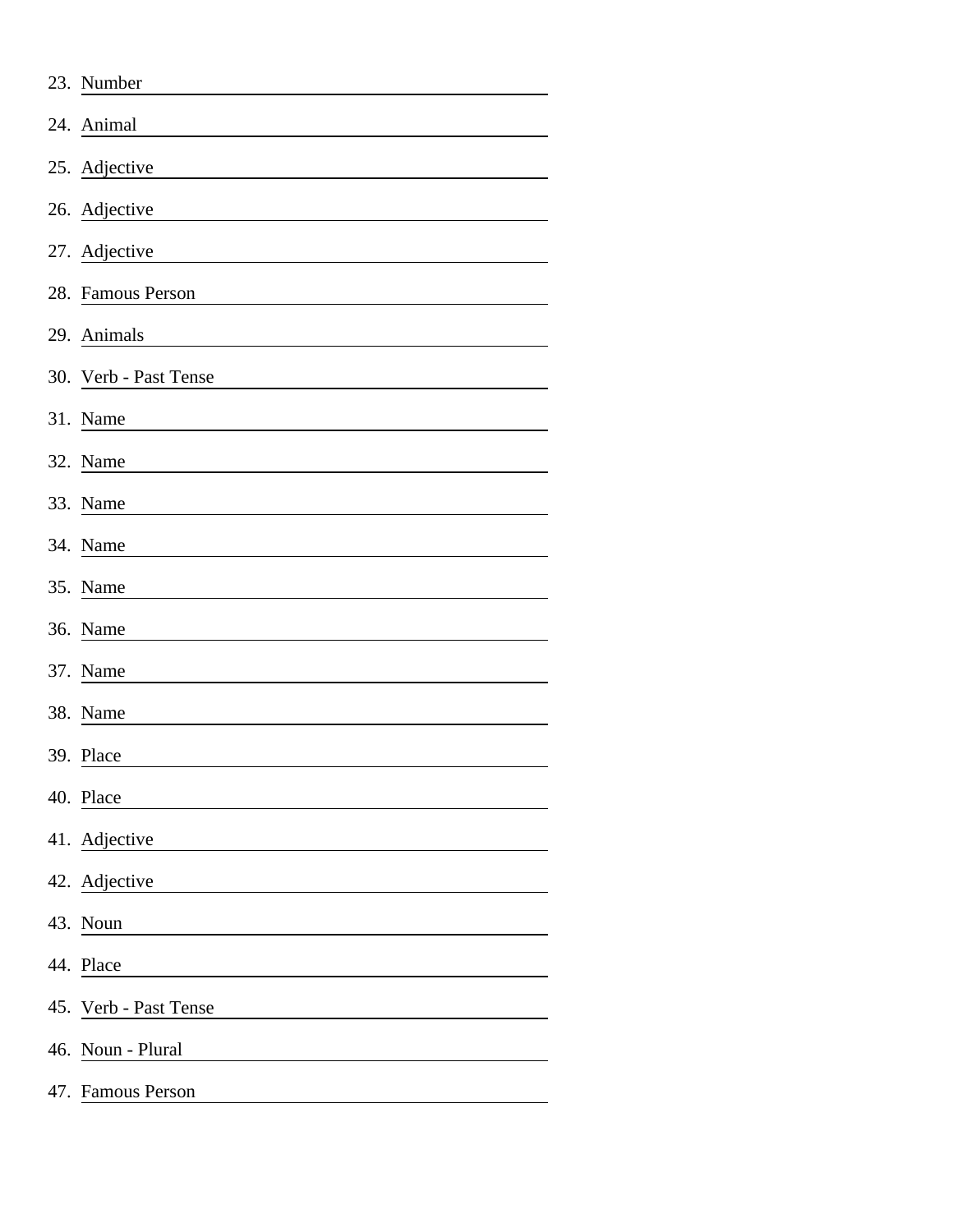|     | 48. Place                      |
|-----|--------------------------------|
|     | 49. Verb - Present Ends In Ing |
|     | 50. Verb - Present Ends In Ing |
|     | 51. Famous Person              |
|     | 52. Noun                       |
|     | 53. Noun - Plural              |
|     | 54. Noun - Plural              |
|     | 55. Verb - Past Tense          |
|     | 56. Noun                       |
|     | 57. Verb - Present Ends In Ing |
|     | 58. Verb - Past Tense          |
|     | 59. Noun - Plural              |
|     | 60. Noun                       |
|     | 61. Adjective                  |
|     | 62. Noun                       |
|     | 63. Noun                       |
|     | 64. Adjective                  |
|     | 65. Noun                       |
|     | 66. Adjective                  |
|     | 67. Adjective                  |
|     | 68. Food                       |
|     | 69. Adjective                  |
|     | 70. Verb - Past Tense          |
| 71. | Noun                           |
|     | 72. Noun                       |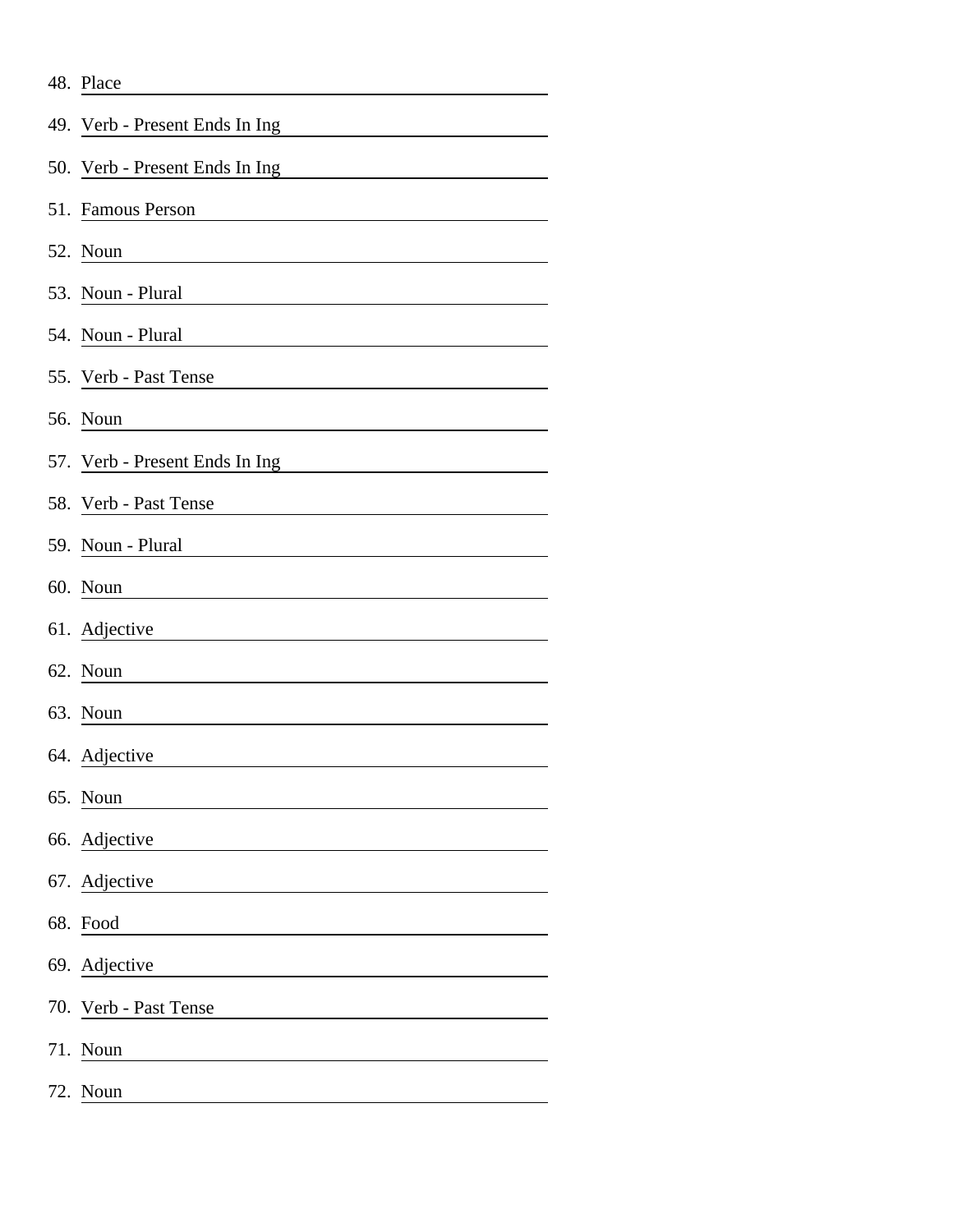| 73. Verb - Past Tense |
|-----------------------|
| 74. Noun              |
| 75. Noun              |
| 76. Noun              |
| 77. Verb - Past Tense |
| 78. Verb - Past Tense |
| 79. Verb - Past Tense |
| 80. Verb - Past Tense |
| 81. Holiday           |
| 82. Adjective         |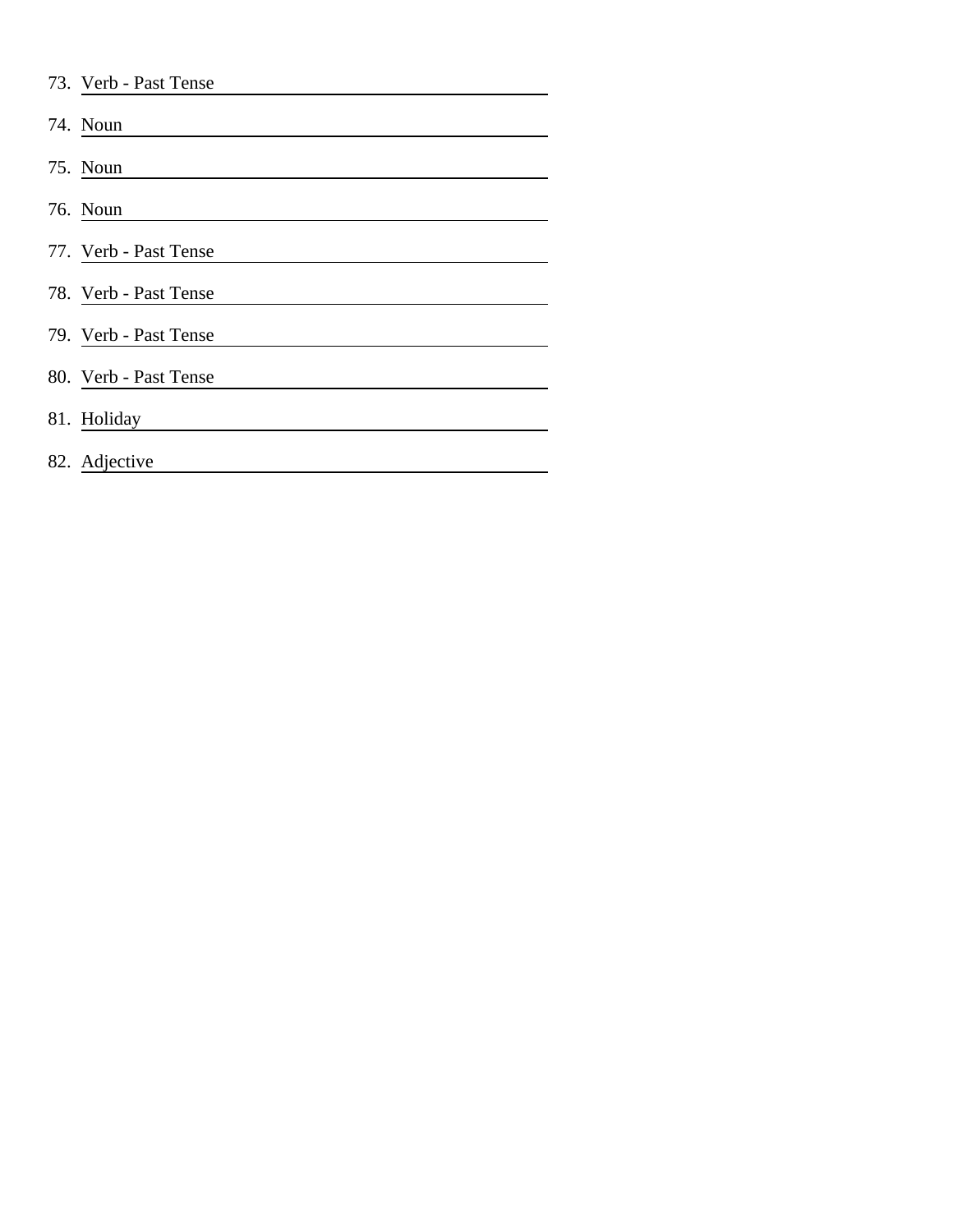## **Twas the Night Before Christmas, ESL Style**

Twas the night before  $\rule{1em}{0.15mm}$  Holiday  $\rule{1.5mm}{0.15mm}$ , when all through the place

not a creature was <u>verb - Present ends in ING</u> , not even a samimal ...

The  $\frac{N_{\text{Oun}} - \text{Plural}}{N_{\text{Oun}} - \text{Plural}}$  were hung by the chimney with care,

in hopes that  $\frac{f_{\text{amount person}}}{f_{\text{amount}}}}$  soon would be there.

The Noun - Plural were nestled all snug in their beds,

while visions of  $\qquad \qquad \text{food} \qquad \qquad \text{food} \qquad \qquad \text{danced in their heads.}$ 

And Mama in her clothing , and I in my clothing ,

had just settled our brains for a <u>Adjective winter's nap</u>.

When out on the  $\rule{1em}{0.15mm}$  place there arose such a clatter,

I verb - Past Tense from my bed to see what was the matter.

Away to the window  $I_{\text{user}}$  verb - Past Tense like a flash,

tore open the  $\frac{N_{\text{Oun}}}{N_{\text{Oun}}}$ , and threw up the  $\frac{N_{\text{Oun}}}{N_{\text{Oun}}}$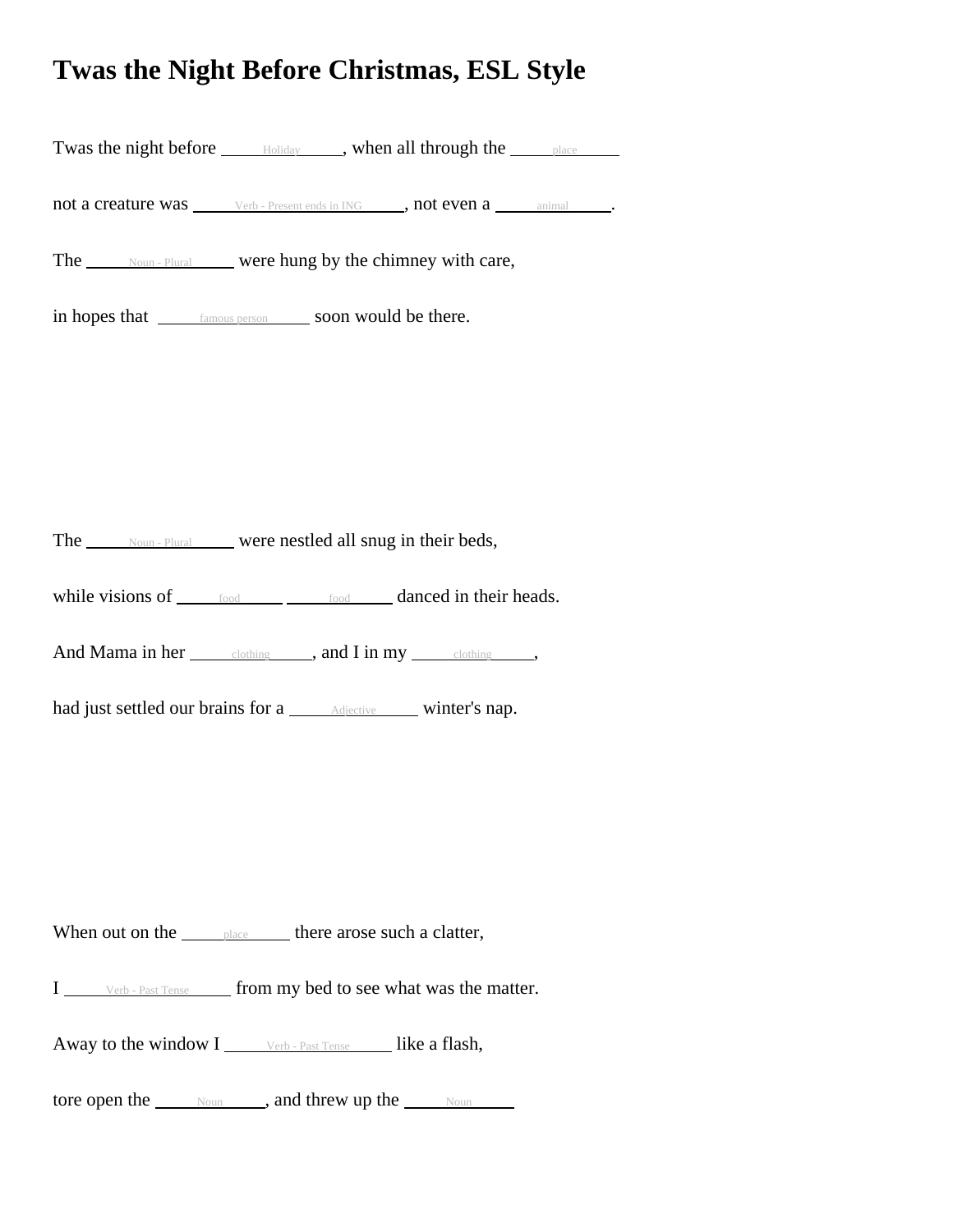The <u>Noun</u> on the breast of the Adjective snow

gave the lustre of midday to  $\frac{\text{Noun - Plural}}{\text{Noun - Plural}}$  below,

when, what to my  $\frac{\text{Adjective}}{\text{Adjective}}$  eyes should appear,

but a miniature Noun and number tiny animal .

With a **Adjective** old driver, so **Adjective** and Adjective ,

I knew in a moment it must be famous person .

More rapid than **animals** , his coursers they came,

and he <u>verb - Past Tense</u> and shouted and called them by name:

 $"Now$   $\qquad$   $\qquad$   $\qquad$   $\qquad$   $\qquad$   $\qquad$   $\qquad$   $\qquad$   $\qquad$   $\qquad$   $\qquad$   $\qquad$   $\qquad$   $\qquad$   $\qquad$   $\qquad$   $\qquad$   $\qquad$   $\qquad$   $\qquad$   $\qquad$   $\qquad$   $\qquad$   $\qquad$   $\qquad$   $\qquad$   $\qquad$   $\qquad$   $\qquad$   $\qquad$   $\qquad$   $\qquad$   $\qquad$   $\qquad$   $\qquad$   $\qquad$ 

Now, Name and Name !

On, Name ! On, Name !

On,

.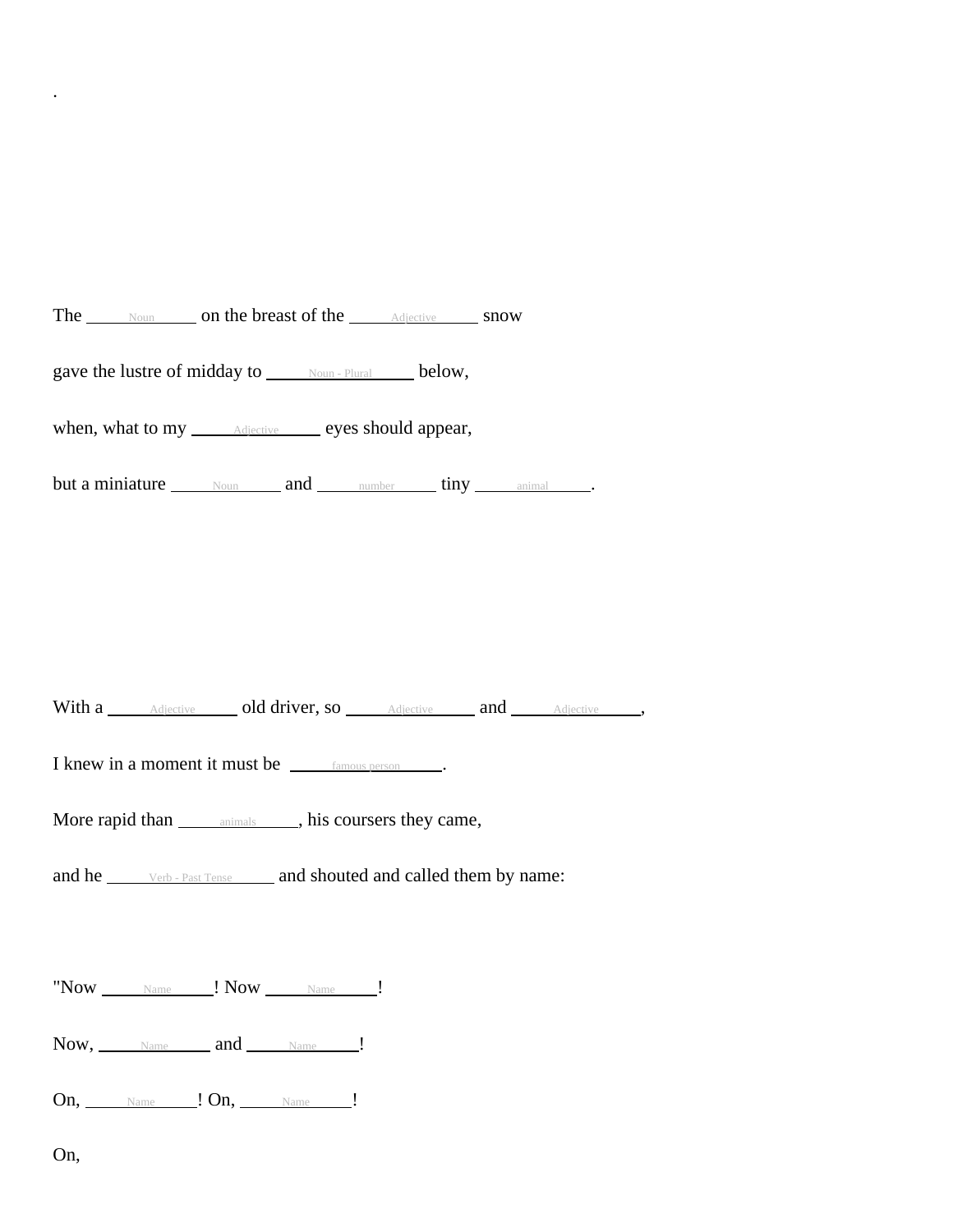Name and Name !

To the top of the place |

To the top of the place |

Now dash away! Dash away!

Dash away all!"

As <u>Adjective</u> leaves that before the **Adjective** hurricane fly,

when they meet with an  $\frac{N_{\text{OUD}}}{N_{\text{OUD}}}$ , mount to the sky

so up to the <u>place</u> the coursers they <u>verb - Past Tense</u> ,

with the sleigh full of  $\rule{1em}{0.15mm}$  Noun - Plural , and  $\rule{1em}{0.15mm}$   $\rule{1em}{0.15mm}$  famous person too.

And then, in a twinkling, I heard on the <u>place</u>

the <u>verb - Present ends in ING</u> and verb - Present ends in ING **of each little hoof.** 

As I drew in my head and was turning around,

down the chimney <u>famous person</u> came with a bound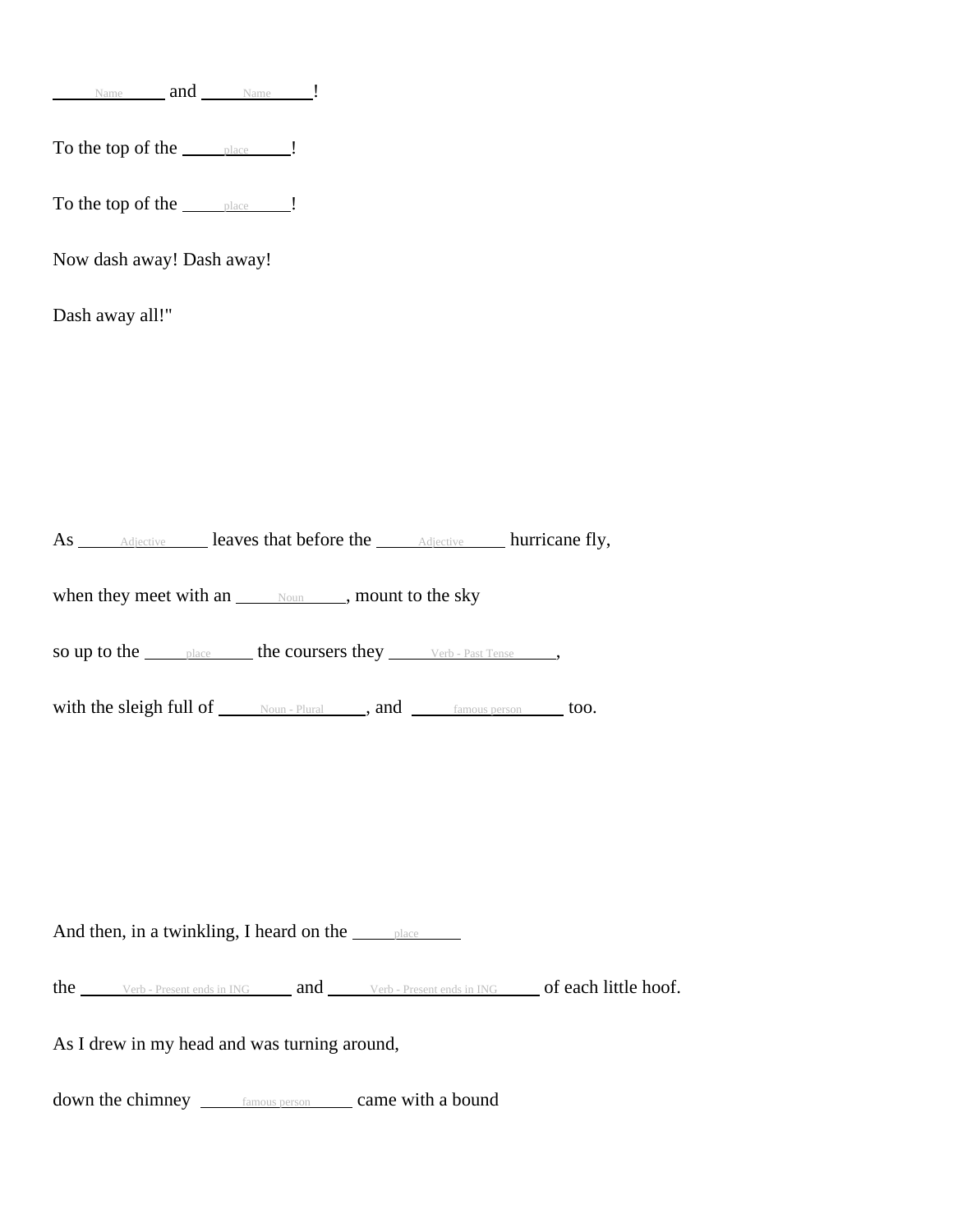He was dressed all in  $\frac{N_{\text{OUD}}}{N_{\text{OUD}}}$ , from his head to his foot, and his Noun - Plural were all tarnished with ashes and soot. A bundle of <u>Noun - Plural he had Verb - Past Tense</u> on his back, and he looked like a  $\frac{Noun}{Noun}$  just  $\frac{Verb - Present\ ends\ in\ ING}$  his pack.

His eyes--how they \_\_\_\_\_\_\_ Verb - Past Tense | His dimples, how merry!

His cheeks were like  $\frac{N_{\text{Oun}} -$  Plural , his nose like a  $\frac{N_{\text{Oun}}}{N_{\text{Oun}}}$ .

His <u>Adjective</u> little mouth was drawn up like a <u>Noun</u>,

and the Noun on his chin was as Adjective as the snow.

The stump of a pipe he held tight in his teeth,

.

and the smoke it encircled his head like  $a$   $\frac{Noun}{N}$ .

He had a <u>Adjective</u> face and a **Adjective round belly**,

that shook when he laughed, like a bowl full of  $\frac{1}{\text{food}}$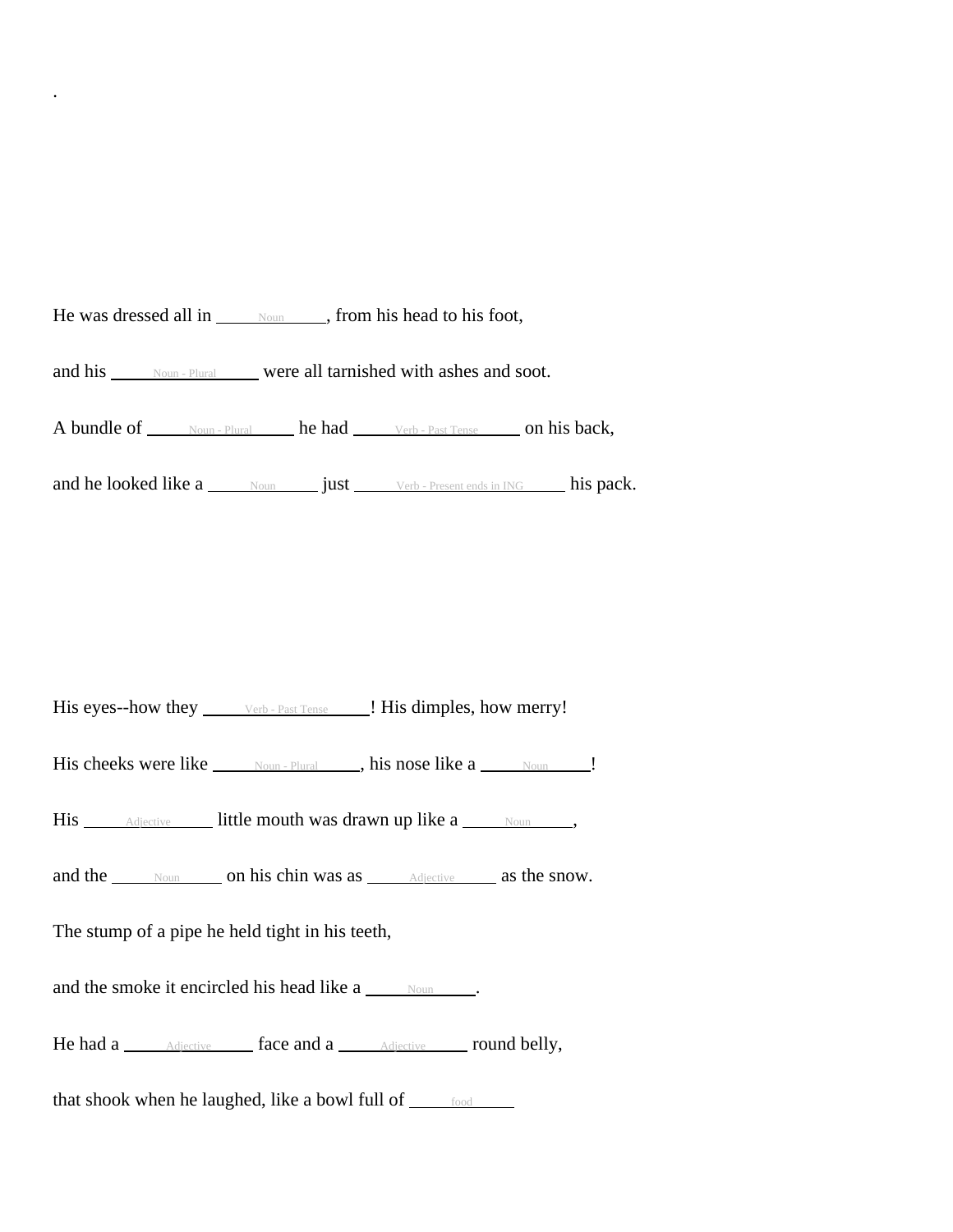He was **Adjective** and plump, a right jolly old elf,

and  $I_{\text{inter}}$  verb - Past Tense when I saw him, in spite of myself.

A wink of his  $\frac{N_{\text{Oun}}}{N_{\text{Oun}}}$  and a twist of his  $\frac{N_{\text{Oun}}}{N_{\text{Oun}}}$ 

soon gave me to know I had nothing to dread.

He <u>verb - Past Tense</u> not a word, but went straight to his Noun ,

and filled all the  $_{\text{Noun}}$ , then turned with a jerk.

And laying his finger aside of his  $\frac{\text{Noun}}{\text{Noun}}$ ,

and giving a nod, up the chimney he *verb* - Past Tense ...

He <u>verb - Past Tense</u> to his sleigh, to his team gave a whistle,

.